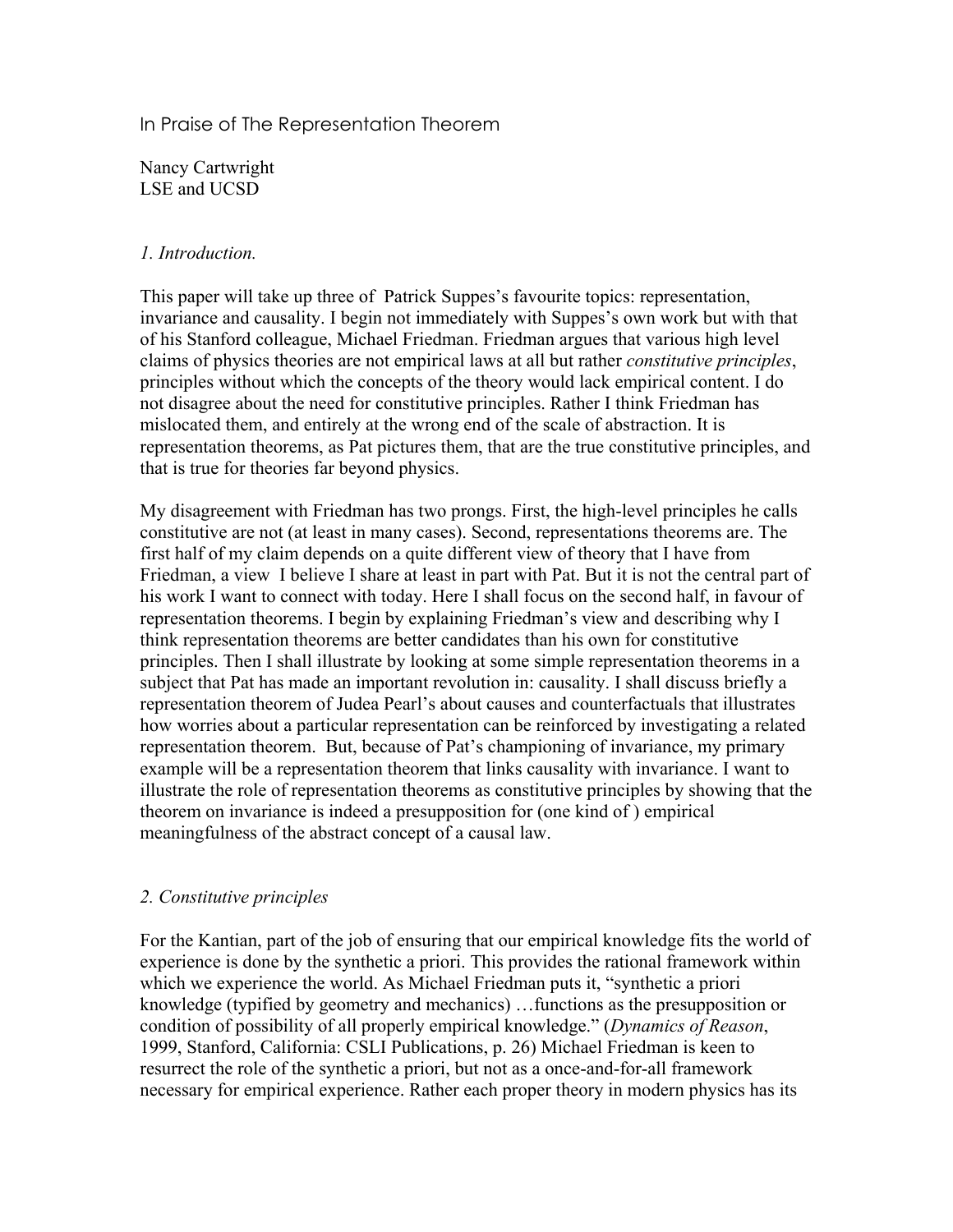own framework that is held, relative to it, as a priori and that makes possible the genuinely empirical knowledge within that theory.

One of Friedman's principal examples are the three laws of Newtonian mechanics, which are a priori in his sense in the Newtonian scheme as currently understood. The law of universal gravitation – "that there is a force of attraction or approach, directly proportional to the two masses and inversely proportional to the square of the distance between them, between any two pieces of matter in the universe" (*Dynamics*, p. 36) – is the one empirical law in the scheme. This, he points out, talks about *acceleration*. Newton defined acceleration relative to absolute space. Since we do not believe in absolute space, we cannot do this. We say rather that the law of universal gravitation holds in any *inertial frame*, "where an inertial frame of reference is simply one in which the Newtonian laws hold (the center of mass frame of the solar system, for example, is a very close approximation to such a frame." (p. 36) This is why in our current rendering of Newtonian theory Newton's three laws must be taken as a priori:

It follows that without the Newtonian laws of mechanics the law of universal gravitation would not even make empirical sense, let alone give a correct account of the empirical phenomena. For the concept of universal acceleration that figures essentially in this law would then have no empirical meaning or application: we would simply have no idea what the relevant frame of reference might be in relation to which such accelerations are defined. (p. 36)

*A priori* here can have a very local meaning: prior to the empirical laws, though perhaps posterior to other theories, claims, operations and definitions. Friedman argues for something more general. He maintains that these principles cannot be warranted in the same way that genuine empirical laws can. Whether that is so for the claims he counts as constitutive, those I want to count under this label – representation theorems – certainly are a priori in a straightforward sense: they are meant to be provable.

According to Friedman constitutive principles, like those defining the frame of reference of the concept of acceleration, make the "empirical application of the theories in question first possible".<sup>1</sup> $(p. 49)$  I think this is a misdescription. The principles that Friedman calls 'constitutive' make the concepts *intelligible*, not *empirically applicable*. They provide univocal and precise definitions that fit the concepts into the relevant high theory but they are not the principles that make possible the empirical application of these concepts. When it come to the presuppositions for empirical knowledge, as opposed to presuppositions for fitting these concepts into a highly abstract theory, representation theorems are a far better candidate.

3. *Representation theorems.* We represent features of the empirical world with specific mathematical forms that have specific properties. These forms tend to be far more universal across applications than is any (univocal) interpretation or definition of the

 $\overline{a}$ 

<span id="page-1-0"></span> $<sup>1</sup>$  This of course, as he points out, does not guarantee that the empirical principles that we formulate using</sup> them will be true, just that they are candidates for truth or falsity.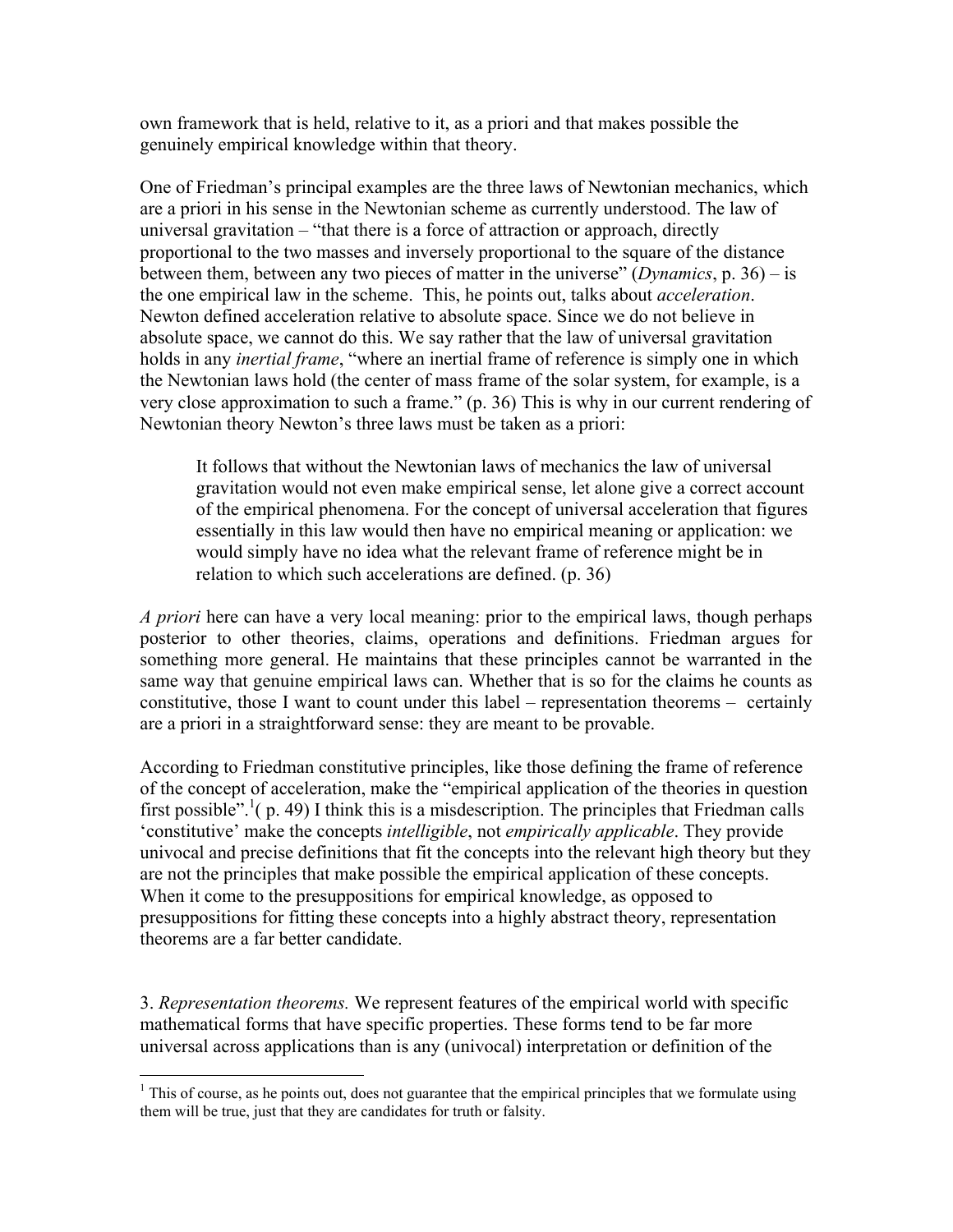related concept. *Acceleration* for instance: no matter what frame of reference we define it relative to, we almost always represent it as  $d^2x/dt^2$ . So length itself must be represented as a quantity twice-differentiable with respect to time. But it also has a number of other built-in features as well. Probably the simplest is that length is represented by an additive measure. Can a mathematical representation with these characteristics adequately represent the phenomena to be associated with "length"?

The answer depends on the structure of the phenomena to be represented. In the case of length, the phenomena might include what happens to sets of measuring rods. For instance[,](#page-2-0) as Suppes puts it<sup>2</sup>, the collection A of rods is longer than B "if and only if the set A of rods, when laid end-to-end in a straight line, is judged longer than the set B of rods also so laid out."<sup>[3](#page-2-1)</sup> Formalizing that fact, along with a couple of other obvious features we ascribe to the empirical concept of length (for instance, that any collection of rods is at least as long as the empty set), we can characterize the structure consisting of the set of rods and the longer-than relation as a *finite equally-spaced extensive structure*.

Now we are in a position to show that an additive measure is an appropriate representation for length by proving a *representation theorem.* In this case the theorem tells us that for any finite equally-spaced extensive structure, there is an additive measure  $\mu$  such that for every pair of sets of rods, A and B,  $\mu(A) \ge \mu(B)$  iff A is longer than B. That is only a start of course. In order to guarantee the empirical applicability of the concept of length as we represent it in mathematical physics, we need a representation theorem relating all the qualitative features we assign to length to its mathematical representation. And similarly for all the quantities of empirical reality and their features for which we provide mathematical representations.

It is, then, I urge, in the representation theorems for the concepts we offer in use in modern science that we find our best candidates for "constitutive principles". These are the preconditions for the application of our concepts to empirical reality. Our representations are consistent with the features we ascribe to empirical reality only if the appropriate representation theorems are true.

*4. Causality and invariance: a representation theorem*. I consider here only linear causal systems, where

{V,≤,L,C**}** is a *linear causal system* iff

V is a finite set of variables,  $x_1, \ldots, x_n$ 

 $\leq$  is a complete, antisymmetric, transitive ordering on V

L is a finite set of linear equations over V of form  $x_i = \sum a_i x_i$ ,  $j \neq i$ 

 $C \subset L$ 

 $\overline{a}$ 

<span id="page-2-0"></span><sup>&</sup>lt;sup>2</sup> Representation and Invariance of Scientific Structures, 2002, Stanford, California: CSLI Publications.<br><sup>3</sup> P 64

<span id="page-2-1"></span> $3 P. 64$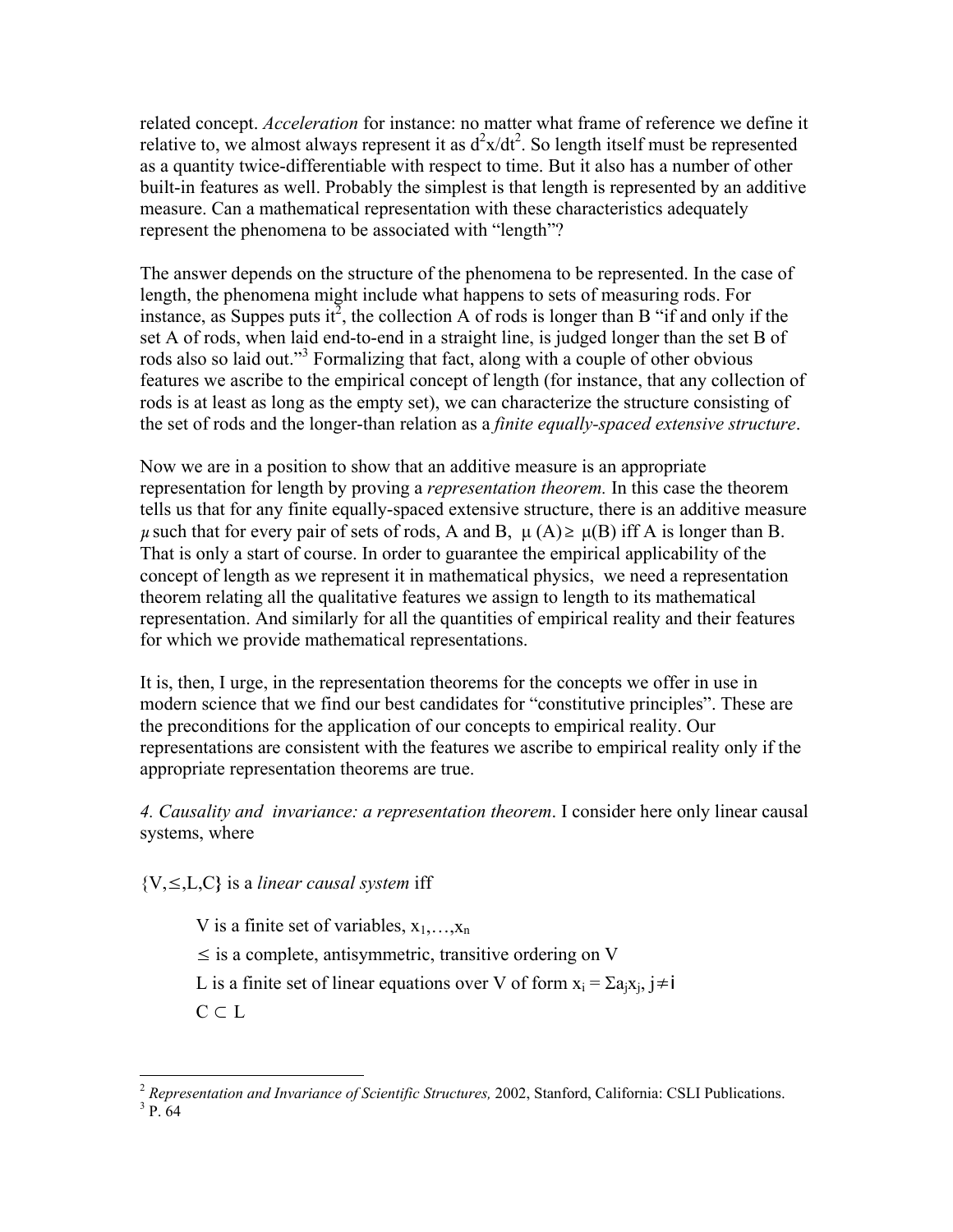such that the following axioms hold:

1. *L-Consistency:* Members of L are mutually consistent.

2. *L-completeness:* All linear combinations of members of L are in L.

3. *Causal precedence and antireflexivity:*  $x_i = \sum a_j x_j$   $\varepsilon C \rightarrow x_j < x_i^4$  $\varepsilon C \rightarrow x_j < x_i^4$ .

4. *Causal antisymmetry:*  $x_i = \sum a_i x_i$  (jεN) ε C  $\rightarrow \forall j \in N$ ,  $\forall a \neq 0$ ,  $x_i = ax_i + ... \notin C$ .

5. *Causal numerical transitivity:*  $x_i = \sum a_i x_i$  (jεN) ε C and  $x_i = \sum b_k x_k$  (kεM) ε C  $\rightarrow \sum \sum a_i b_k x_k$ (jεN, kεM) ε C

6. *Causal independence:* Members of C are independent (i.e., not linear combinations) of each other except for numerical transitivity.

7. Supervenience:  $x_i = \sum a_i x_j \varepsilon L$  iff it is a linear combination of equations in C.<sup>[5](#page-3-1)</sup>

Define: a *C*-*intervention* on xi ε V creates a new linear causal system identical to the first but where C is replaced by C': C' = the closure under numerical transitivity of  $C - \{all\}$ equations  $\epsilon C$  of form  $x_i = \Sigma ...$   $\cup \{x_i = X\}$ , for any value X in the range of  $x_i$ .

*Invariance Theorem*: For any linear causal system  $\{V, \leq, L, C\}$ , an equation  $x_i = \sum a_i x_i$  for jεN and x<sub>j</sub><x<sub>i</sub> ε C iff it is in C' under all C-interventions on x<sub>j</sub> ∀jεN, that is, iff it is *invariant* under C-interventions on right-hand-side variables.<sup>[6](#page-3-2)</sup>

Notice that the set C of causal laws relative to any set V of variables and set L of functional laws over them is not unique. There are many subsets of L that have the right form to count as a causal basis for L, even once the causal order among the quantities represented by V is fixed. Which is the right set – the set of 'true' causal laws for a situation – is pinned down by the invariance theorem coupled with a physical interpretation of "intervention". If we suppose that we have a set of physical operations that count as interventions on the quantities represented by  $x_1, \ldots, x_n$ , *relative to the true causal laws –* then  $x_{n+1} = \sum a_i x_i$  (for  $i = 1,...,n$ ) is a true causal law iff it is invariant under all those interventions.

 $\overline{a}$ 

<span id="page-3-0"></span> $^4$  a  $\leq$ b =df a  $\leq$ b and  $\neg$ b $\leq$ a

<span id="page-3-1"></span> $<sup>5</sup>$  This should guarantee that whenever two laws for the same effect appear in C, the 'connecting' equation</sup> that gets from one to the other by numerical transitivity is itself in C since the connector must itself be in C or be a linear combination of equations in C. (This is needed for the proof.)

<span id="page-3-2"></span><sup>6</sup> For a proof see my "Two Theorems…" HELP